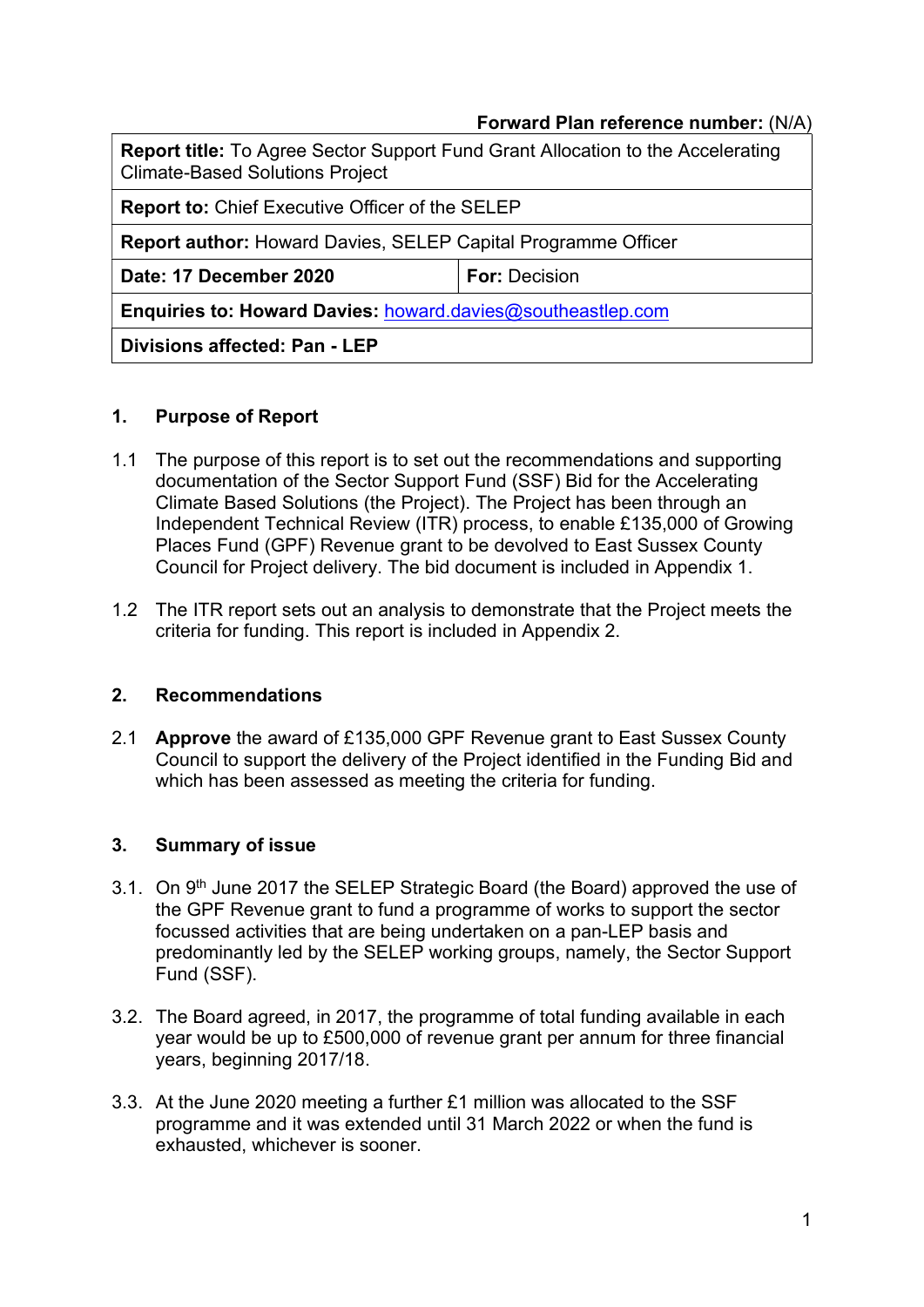- 3.4. The purpose of the SSF is to support one-off, discrete pieces of work of a pan-LEP nature with a sector focus that brings demonstrable benefits and has support across the LEP. All applications must meet the criteria detailed in section 3 of the SSF Guidance and be submitted in line with the process in section 4 of the same. This process ensures that the funding is allocated in accordance with the requirements of the SELEP Assurance Framework.
- 3.5. The Accelerating Climate Based Solutions project has submitted a bid for SSF of £135,000 to support the delivery of the Project, which was endorsed by the Board on the 19 March 2021

# 4. Project Summary

- 4.1. The project focusses on carbon sequestration (the removal of carbon dioxide from the atmosphere), where there is significant demand but fragmented supply.
	- 4.2. The Project aims are;
		- Provide an understanding of the demand for nature-based projects from local authority climate emergency plans and the local businesses seeking to invest in local carbon offsetting.
		- Assess the 'readiness' of nature-based organisations to develop and deliver nature-based projects for carbon sequestration and identify gaps in skills, knowledge and capacity that stand in their way.
		- Produce resources to support the development and delivery of a coherent nature-based carbon sequestration offer.
		- Develop demonstration projects to showcase innovation and good practice.
		- Develop a framework for a SELEP-wide 'brokerage hub' that can bring together 'buyers' and 'sellers' to co-develop nature-based carbon sequestration projects.

# 5. Project Funding

5.1. The total cost of the Project is estimated at £198,000 including an SSF ask of £135,000, along with match and in-kind contributions from partners including Kent, Essex and East Sussex County Councils, Forestry Commission and Local Nature partnerships, as set out in Table 1 below.

#### Table 1: Project Funding breakdown (£s)

| <b>Funding breakdown (£s)</b> |         |         |              |
|-------------------------------|---------|---------|--------------|
| <b>Source</b>                 | 2021/22 | 2022/23 | <b>Total</b> |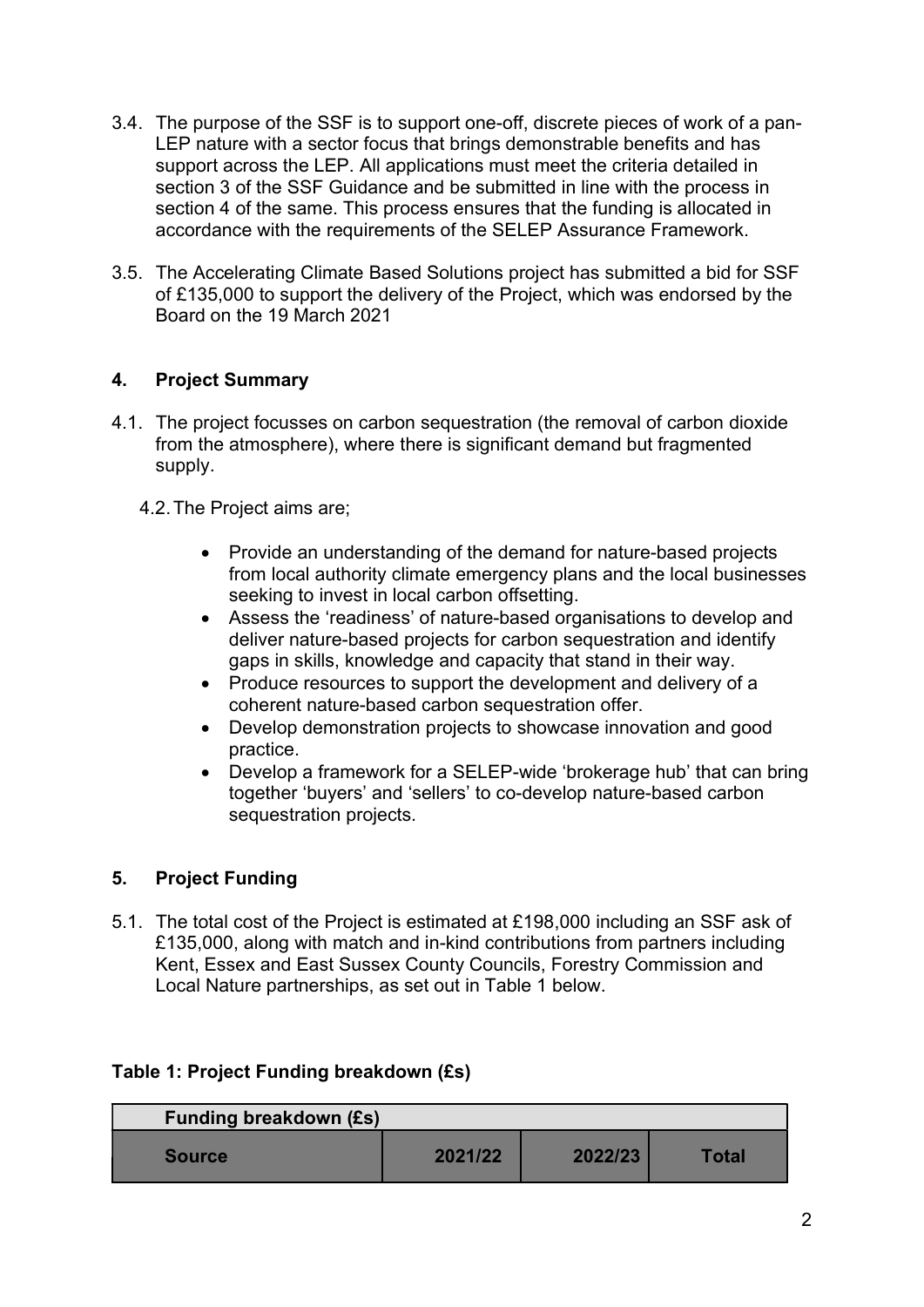| <b>SSF</b>                                                                                                                 | £112,500 | £22,500 | £135,000 |
|----------------------------------------------------------------------------------------------------------------------------|----------|---------|----------|
| <b>Other sources of funding</b>                                                                                            |          |         |          |
| <b>East Sussex County</b><br>Council                                                                                       | 5,000    | 5,000   | £10,000  |
| <b>Kent County Council</b>                                                                                                 | 5,000    |         | £5,000   |
| <b>Clean Growth UK</b>                                                                                                     | 5,000    |         | £5,000   |
| Partner in-kind                                                                                                            |          |         |          |
| <b>Kent County Council</b>                                                                                                 | 5,000    | 2,500   | £7,500   |
| <b>Essex County Council</b>                                                                                                | 5,000    | 2,500   | £7,500   |
| <b>Kent Wildlife Trust</b>                                                                                                 | 20,000   |         | £20,000  |
| <b>Forestry Commission,</b><br><b>South Downs National</b><br>Park, Kent and Sussex<br><b>Local Nature</b><br>Partnerships | 7,000    | 1,000   | £8,000   |
| <b>Total Project Cost</b>                                                                                                  | £164,500 | £33,500 | £198,000 |

# Issues for consideration

# 6. Risks and Dependencies

6.1. The Project risks and dependencies are detailed in Table 2 below.

# Table 2: Project risks

| <b>Risks</b>          |                                                                                                                                             |                                                                                                                                                                                                                                                                                                       |
|-----------------------|---------------------------------------------------------------------------------------------------------------------------------------------|-------------------------------------------------------------------------------------------------------------------------------------------------------------------------------------------------------------------------------------------------------------------------------------------------------|
| <b>Issue</b>          | <b>Risk</b>                                                                                                                                 | <b>Mitigation</b>                                                                                                                                                                                                                                                                                     |
| Project<br>Management | 1) Loss of staff capacity.<br>2) Underestimation of<br>project management<br>time required.<br>3) lack of expertise in<br>the project team. | 1) Establish robust<br>governance.<br>2) Ensure supportive project<br>management capacity is<br>available amongst the main<br>project partners.<br>3) Include budget to procure<br>project management and<br>relevant expertise.<br>4) Allow for additional<br>delivery time within the<br>programme. |
| <b>Budget</b>         | 1) Not enough budget to<br>deliver the outputs.<br>2) match funding not<br>provided.                                                        | 1) Obtain indicative quotes<br>for all contracted works prior<br>to bid submission.<br>2) confirm match prior to bid<br>submission.                                                                                                                                                                   |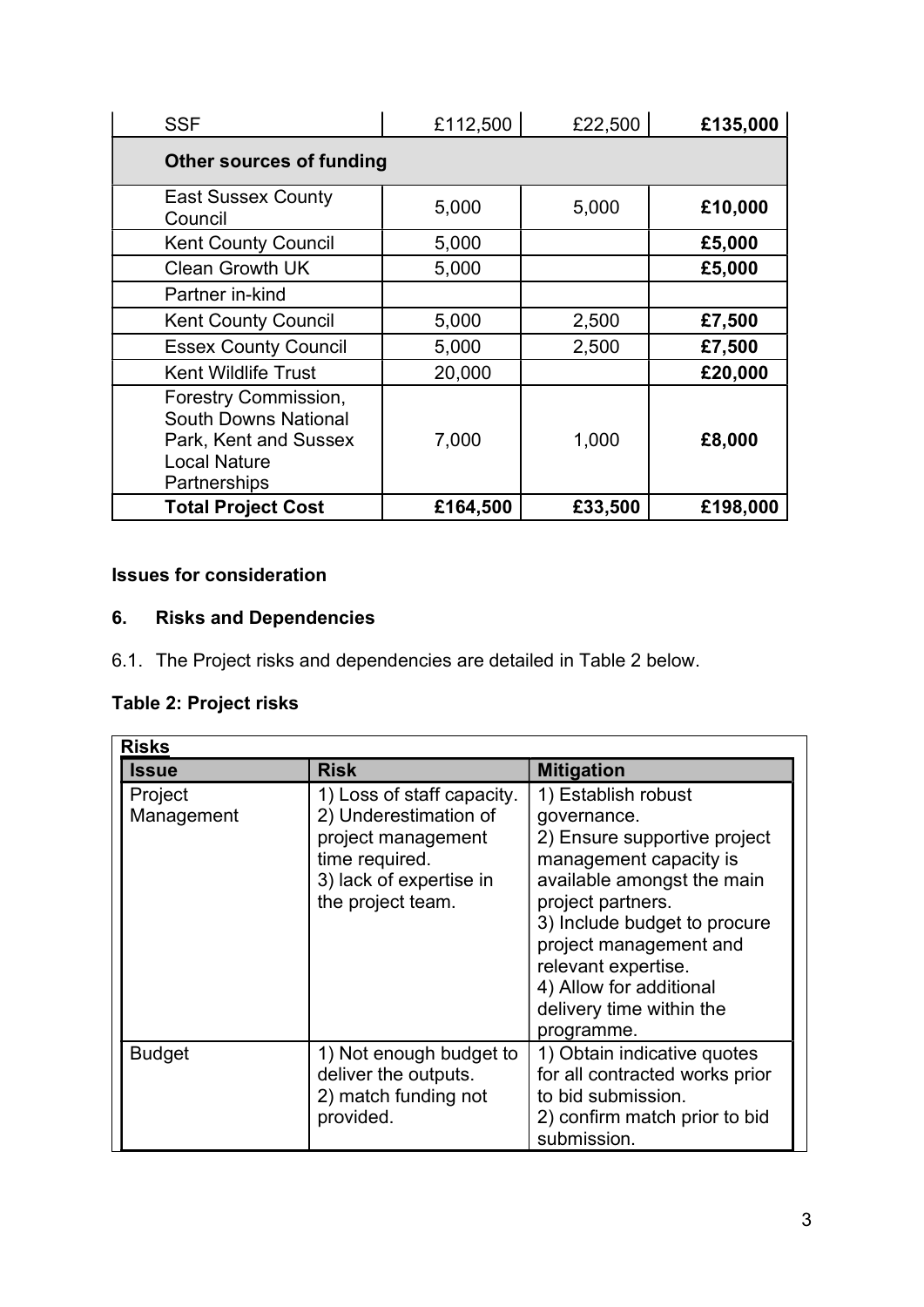| Contractors           | 1) Cannot procure an<br>appropriate contractor<br>for key deliverables.<br>2) Contractors perform<br>poorly. | 1) Discuss interest and<br>capacity with potential<br>contractors prior to bid.<br>2) Write clear contract<br>specifications and set up<br>clear and robust project<br>management processes. |
|-----------------------|--------------------------------------------------------------------------------------------------------------|----------------------------------------------------------------------------------------------------------------------------------------------------------------------------------------------|
| Partner participation | Unable to recruit<br>businesses or<br>organisations to<br>participate.                                       | Identify participants prior to<br>bid submission.                                                                                                                                            |
| COVID-19              | <b>Travel restrictions</b><br>constrain delivery of<br>outputs.                                              | Design outputs to be<br>deliverable without the need<br>for face-to-face work.                                                                                                               |

# 7. Outcome of ITR Process (Accountable Body Comments)

- 7.1. The Accountable Body has independently assessed the Project Bid Document and has confirmed that the Project meets the criteria for funding, including the Assurance Framework requirement with regard to the expectation that value for money will be achieved.
- 7.2. The Project has been developed to accelerate the emergence of a new 'market-place' for nature-based projects which support clean growth by providing nature-based carbon-offsetting solutions, enhancement of the natural capital of the SELEP region and the creation of new jobs, skills and income streams for the nature-based sector across SELEP.
- 7.3. The Project aligns with SELEP's strategic objectives as follows:

#### Objective: Smarter – The Project will:

Provide the template for delivering a locally-focused 'offsetting' element of clean growth strategies across the public and private sectors within SELEP.

Support access to new funding streams for farmers, landowners and community-based organisations who may want to become involved in developing solutions in this area.

# Objective: Deliver Faster – The Project will:

Develop a framework for a nature-based solutions 'brokerage hub' that can be expanded to include 'biodiversity net gain' and 'nitrate neutrality' alongside carbon offsetting.

#### Objective: Together

The project has been brought forward via the South East Nature Partnership which has members from SELEP and the wider South East of England (Hampshire, Isle of Wight, Surrey).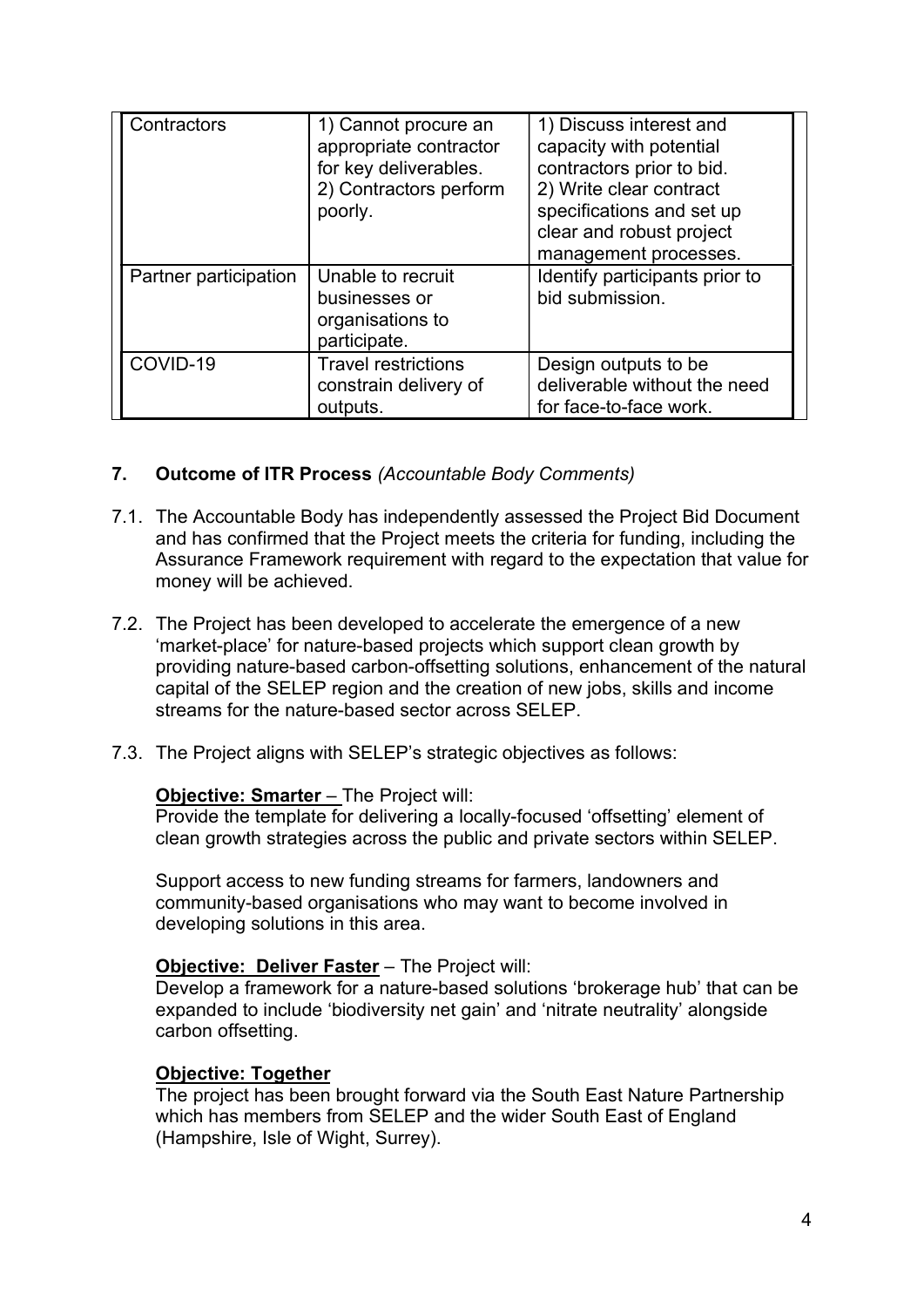# Priority 1: Creating ideas and enterprise

The project is about innovation and development of a coherent 'offsetting' offer by the nature-based sector, pulling together expertise from across sectors, the SELEP area and beyond.

#### Priority 4. Creating Places

The demonstration projects will help to accelerate the design and delivery of new natural capital assets - which when located as per emerging Local Nature Recovery Strategies, will target projects where they will contribute positively to 'place-making' and deliver optimal benefits for nature, landscapes, communities and people where they are needed most.

7.5 The Project provides a BCR of 4.9:1 with supporting evidence to demonstrate value for money, set out in Appendix 1.

## 8. Financial implications (Accountable Body Comments)

- 8.1 A total SSF fund of £1,206,500 was established for 2020/21; of this, successful funding applications of £944,771 have been awarded in year to date, with £261,729 remaining available for investment.
- 8.2 The Accelerating Climate Based Solutions project is seeking £135,000 of SSF; if approved, £126,729 will be available to support future funding bids in 2021/22, as shown in table 2.
- 8.3 The Project came forward at the March 2021 Strategic Board meeting and was endorsed for funding by the Board.

Table 2: Summary of SSF balance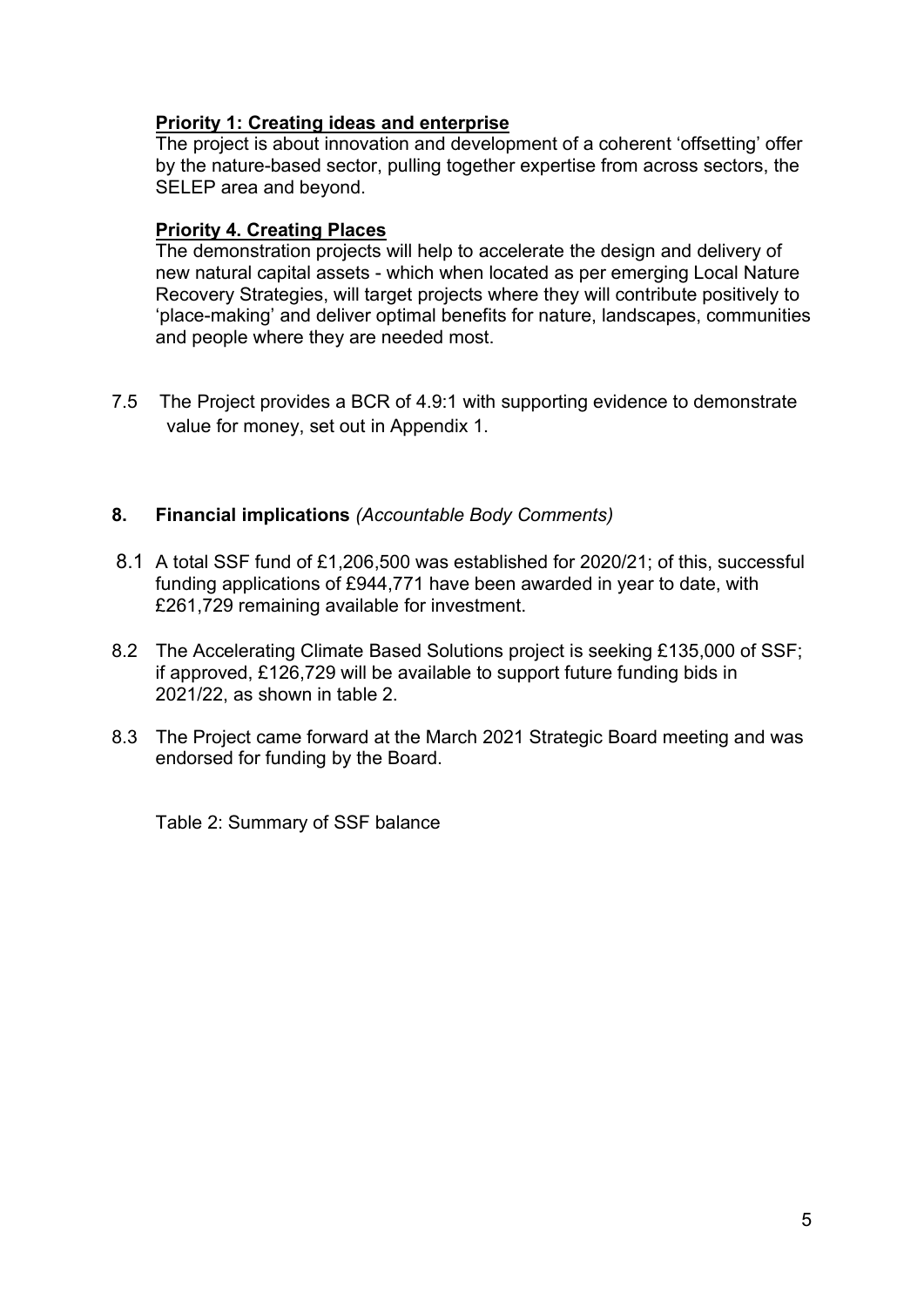|                                                     | 2020/21   |
|-----------------------------------------------------|-----------|
| <b>Funding</b>                                      | £         |
| Covid-19 Recovey Fund                               | 1,000,000 |
| c/f 2019/20                                         | 206,500   |
| Total 2020/21 funding                               | 1,206,500 |
| <b>Approved Projects 2020/21</b>                    |           |
| <b>BuyLocal South East</b>                          | 69,510    |
| Skills Working Group                                | 76,000    |
| Visitor Ecomony                                     | 200,000   |
| <b>Building Back Better</b>                         | 192,000   |
| <b>SEED</b>                                         | 91,500    |
| Carbon Pathways                                     | 99,061    |
| Catalyst for Culture                                | 181,700   |
| GGT (Extension)                                     | 35,000    |
|                                                     | 944,771   |
| Accelerating Climate Based Solutions endorsed March |           |
| 2021                                                | 135,000   |
| <b>Balance SSF remaining for Investment</b>         | 126,729   |

# 9. Legal implications (Accountable Body Comments)

9.1 The grant will be transferred to East Sussex County Council via a grant agreement; the grant agreement will include a requirement for claw back of the funding if it is not fully expended or not expended in line with the Project Bid **Document** 

# 10. Equality and Diversity implications

- 10.1 Section 149 of the Equality Act 2010 creates the public sector equality duty which requires that when a public sector body makes decisions it must have regard to the need to:
	- (a) Eliminate unlawful discrimination, harassment and victimisation and other behaviour prohibited by the Act;
	- (b) Advance equality of opportunity between people who share a protected characteristic and those who do not;
	- (c) Foster good relations between people who share a protected characteristic and those who do not including tackling prejudice and promoting understanding.
- 10.2 The protected characteristics are age, disability, gender reassignment, pregnancy and maternity, race, religion or belief, gender and sexual orientation.